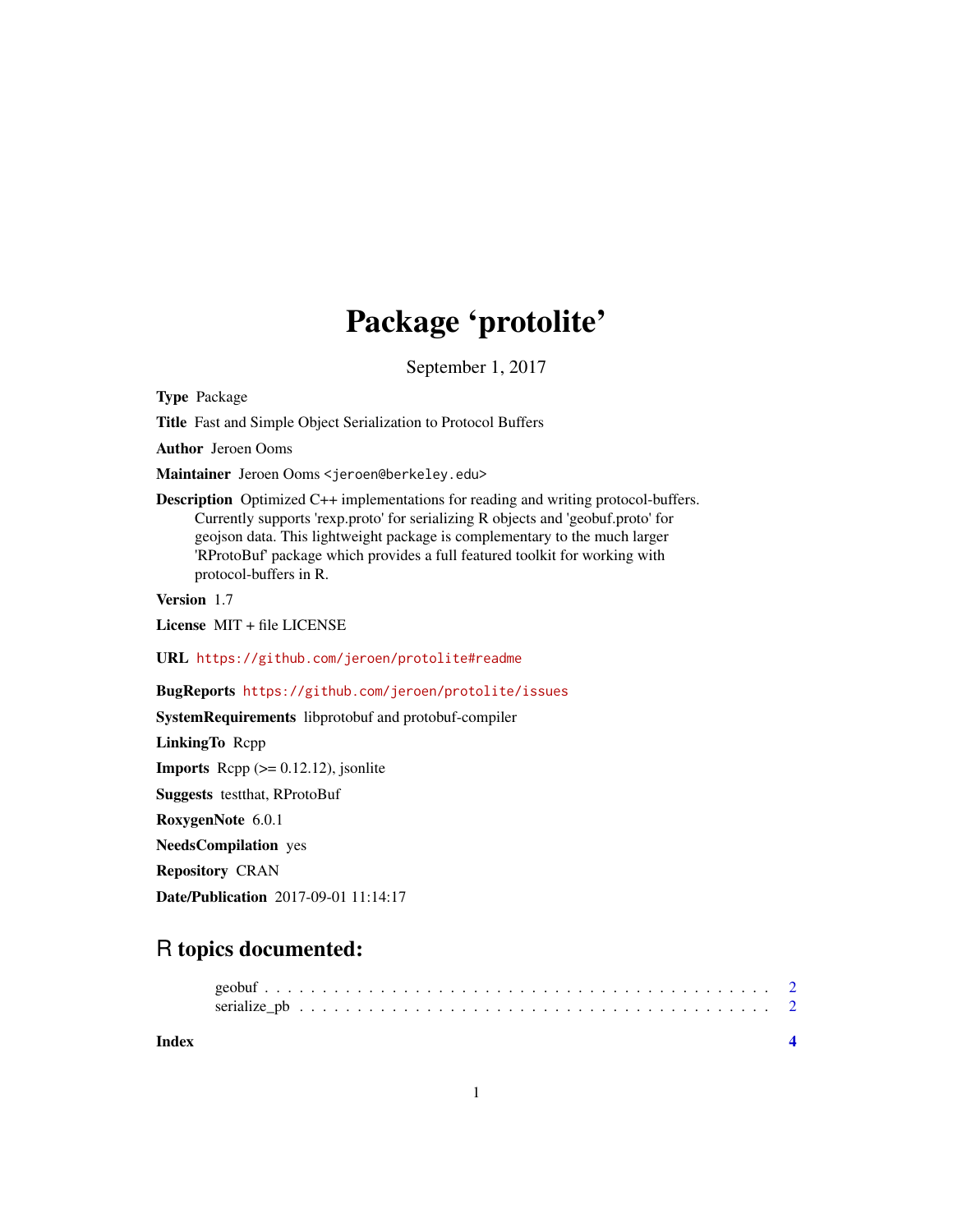<span id="page-1-0"></span>geobuf *Geobuf*

#### Description

The [geobuf](https://github.com/mapbox/geobuf) format is an optimized binary format for storing geojson data with protocol buffers. These functions are compatible with the geobuf2json and json2geobuf utilities from the geobuf [npm package.](https://www.npmjs.com/package/geobuf)

#### Usage

```
read_geobuf(x, as_data_frame = TRUE)
geobuf2json(x, pretty = FALSE)
json2geobuf(json, decimals = 6)
```
#### Arguments

| x             | file path or raw vector with the serialized geobuf. proto message |
|---------------|-------------------------------------------------------------------|
| as_data_frame | simplify geojson data into data frames                            |
| pretty        | indent json, see jsonlite::toJSON                                 |
| json          | a text string with geojson data                                   |
| decimals      | how many decimals (digits behind the dot) to store for numbers    |

serialize\_pb *Serialize to Protocol Buffers*

#### Description

Serializes R objects to a general purpose protobuf message. It uses the same [rexp.proto](https://github.com/jeroen/protolite/blob/master/src/rexp.proto) descriptor and mapping between R objects and protobuf messages as RHIPE and the [RProtoBuf](#page-0-0) package.

#### Usage

```
serialize_pb(object, connection = NULL, skip_native = FALSE)
unserialize_pb(msg)
```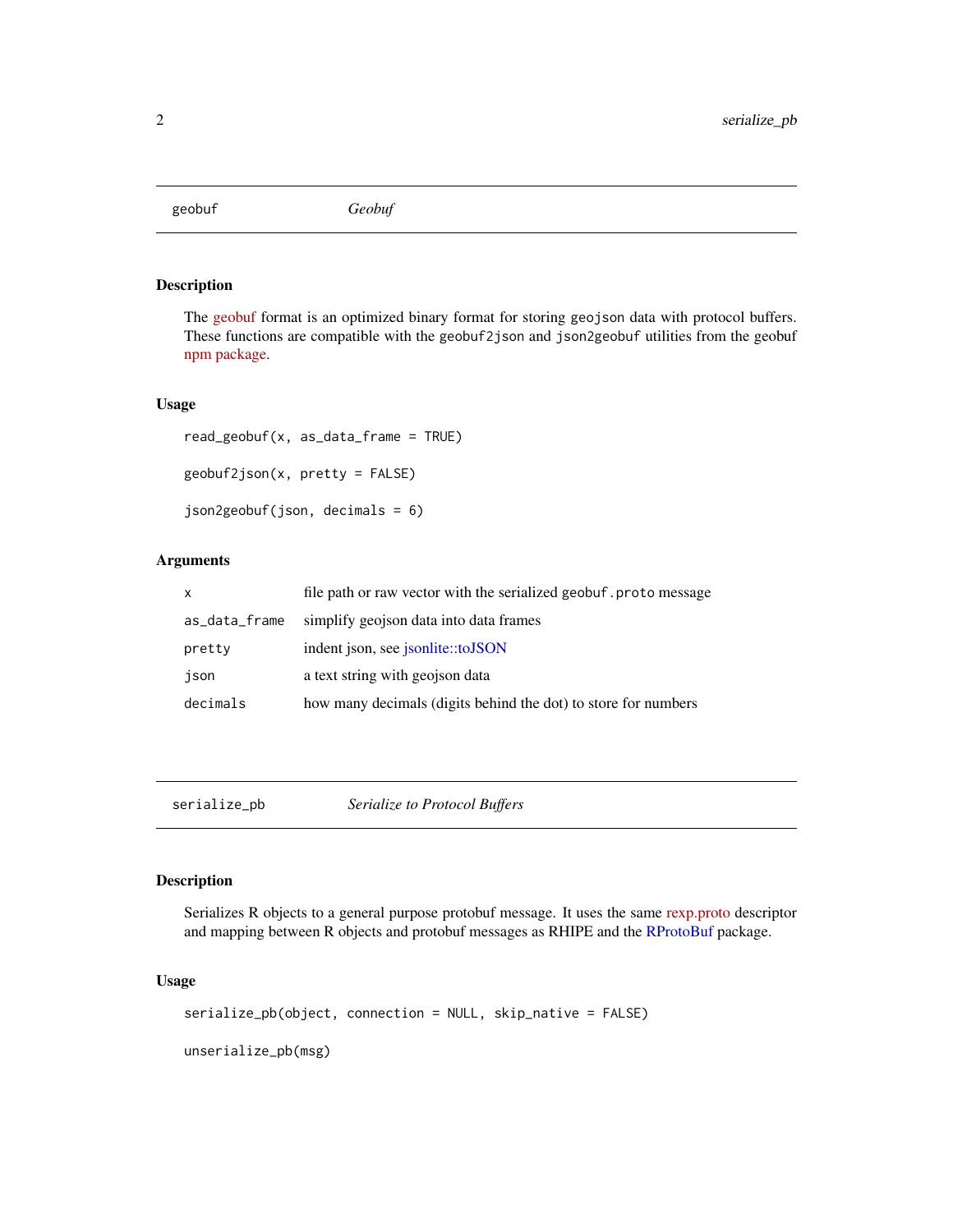#### <span id="page-2-0"></span>serialize\_pb 3

#### Arguments

| object      | an R object to serialize                                                                                                                                                                                                          |
|-------------|-----------------------------------------------------------------------------------------------------------------------------------------------------------------------------------------------------------------------------------|
| connection  | a connection, file, or NULL for a raw vector                                                                                                                                                                                      |
| skip_native | do not serialize 'native' (non-data) R objects. Setting to TRUE will only serialize<br><i>data</i> types (numeric, boolean, string, raw, list). The default behavior is to fall<br>back on base R serialize for non-data objects. |
| msg         | raw vector with the serialized rexp. proto message                                                                                                                                                                                |

#### Details

The serialize\_pb and unserialize\_pb reimplement the identically named functions from the RProtoBuf package in pure C++. This makes the function faster and simpler, but the output should be identical.

#### Examples

```
# Serialize and unserialize an object
buf <- serialize_pb(iris)
out <- unserialize_pb(buf)
stopifnot(identical(iris, out))
```

```
## Not run: #Fully compatible with RProtoBuf
buf <- RProtoBuf::serialize_pb(iris, NULL)
out <- protolite::unserialize_pb(buf)
stopifnot(identical(iris, out))
```

```
# Other way around
buf <- protolite::serialize_pb(mtcars, NULL)
out <- RProtoBuf::unserialize_pb(buf)
stopifnot(identical(mtcars, out))
```
## End(Not run)